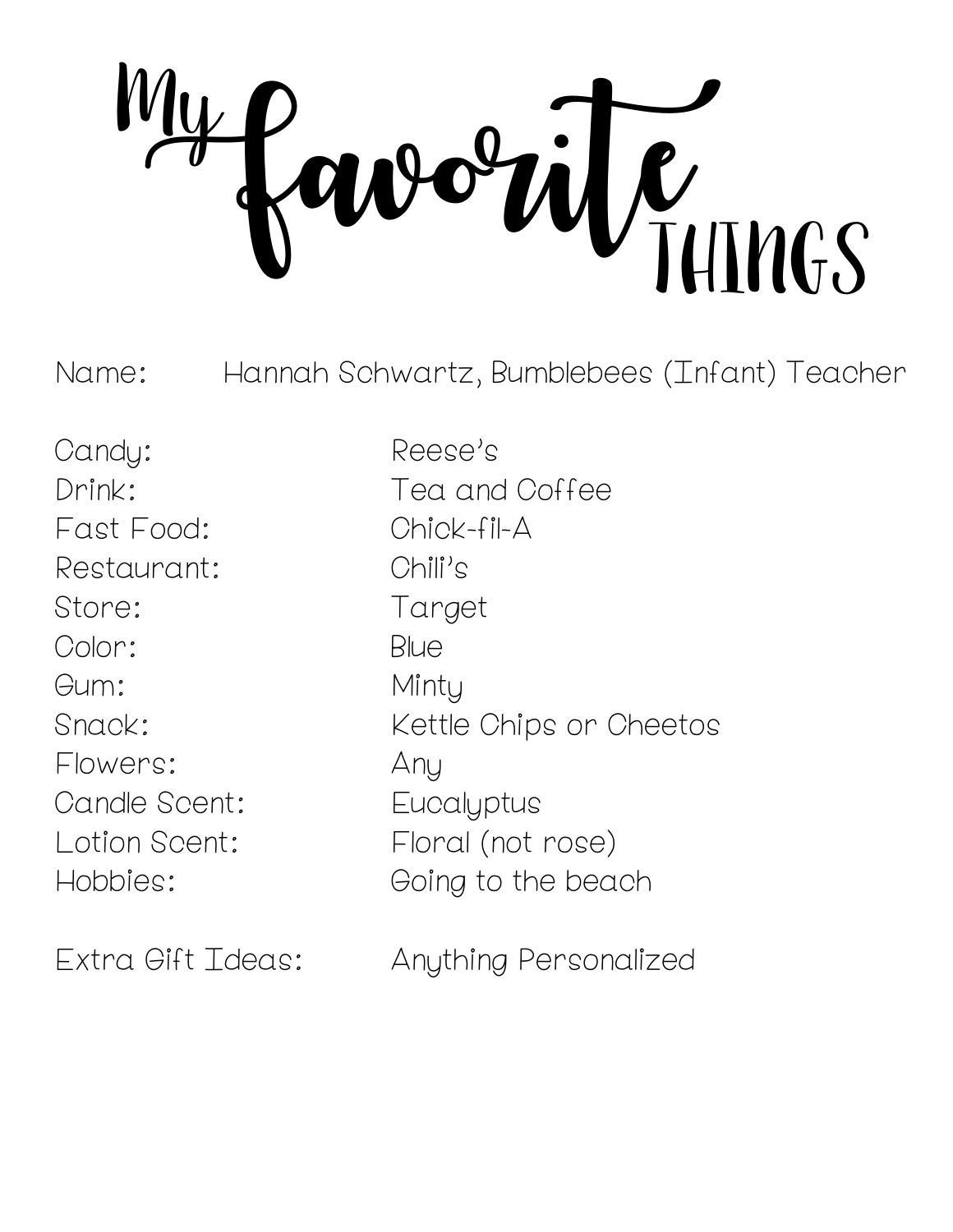$\dot{W}_{\text{HIMGS}}$ My

Name: Betty Clark, Bumblebees (Infant) Teacher

Candy: Chocolate Drink: Pepsi Fast Food: Hamburger Restaurant: Any Store: Any Color: Red Gum: Any Snack: Chips Flowers: Any Candle Scent: Lavender Lotion Scent: Mild

Hobbies: Cooking, Cleaning, Walking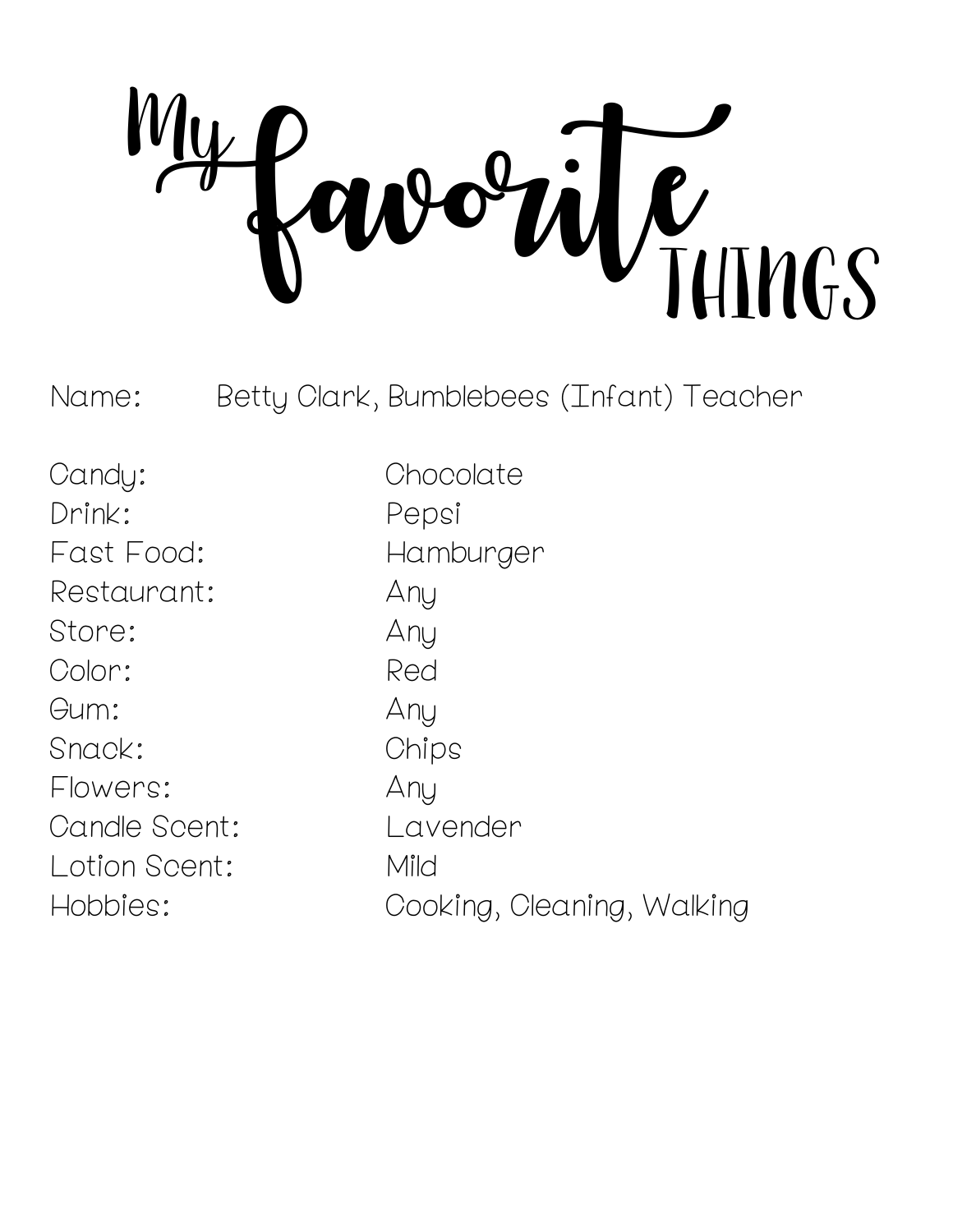orite **My** 

Name: Meggan Marze, Butterflies (Infant) Teacher

| Candy:        | Twix, Skittles                             |
|---------------|--------------------------------------------|
| Drink:        | Sprite                                     |
| Fast Food:    | Chick-fil-A                                |
| Restaurant:   | Cracker Barrel                             |
| Store:        | Old Navy, Torrid                           |
| Color:        | Pink                                       |
| Gum:          | None                                       |
| Snack:        | BBQ Chips, Cheetos, Chocolate Chip Cookies |
| Flowers:      | Red Roses                                  |
| Candle Scent: | Fresh Cotton                               |
| Lotion Scent: | Anything Fruity/Flower scent               |
| Hobbies:      | Shopping, Coloring                         |

Extra Gift Ideas: Socks, Pens, Mask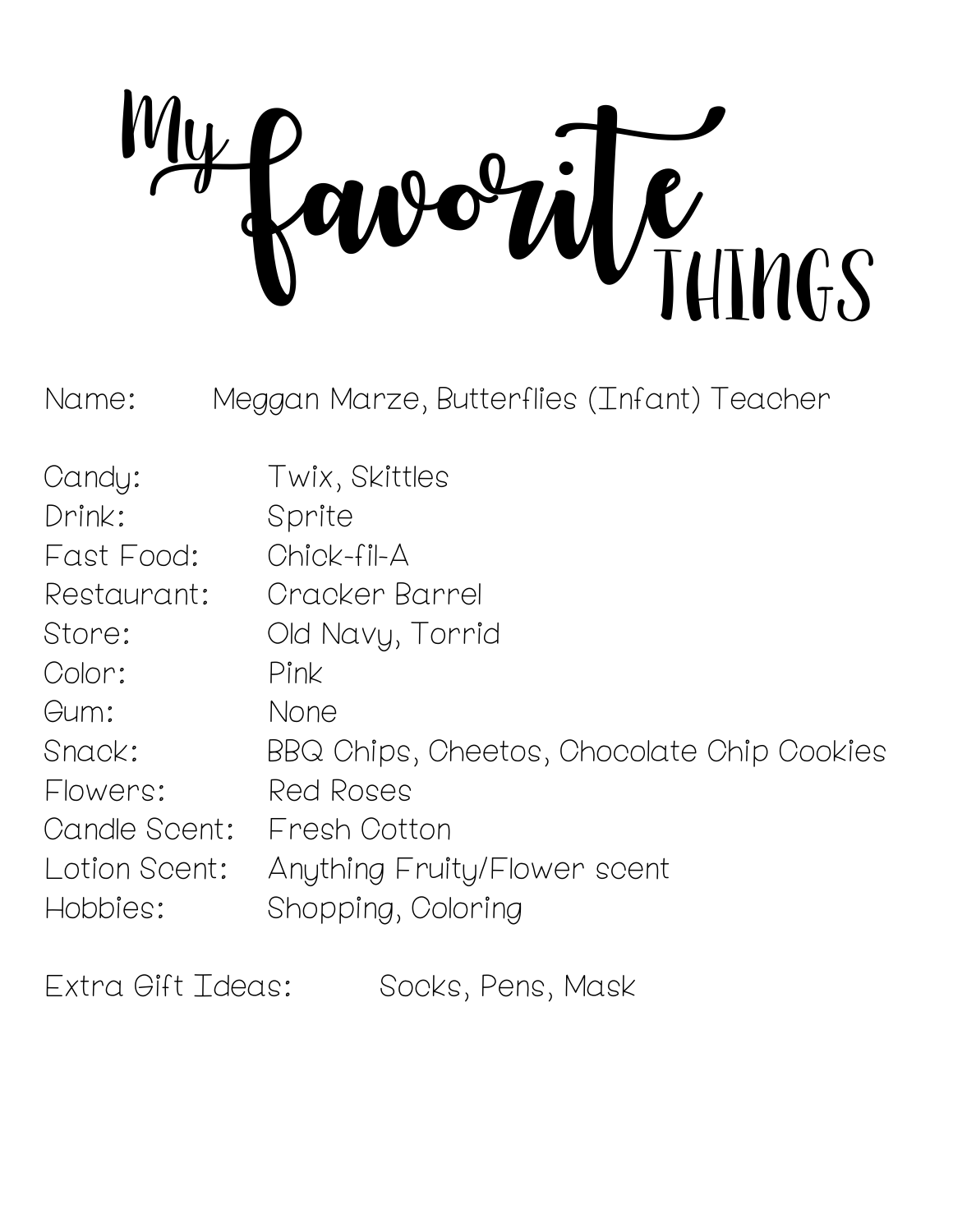FavoriteTHINGS My

Name: Arbreiana "Bre" Torain, Butterflies (Infant) Teacher

Candy: Skittles, cotton candy Drink: Anything Blue Fast Food: Wendys Restaurant: Red Crab Store: Sheetz Color: Blue, yellow Gum: none Snack: Hot cheetos Flowers: Any Candle Scent: Cotton Candy Lotion Scent: Cotton Candy Hobbies: Sleep

Extra Gift Ideas: Spongebob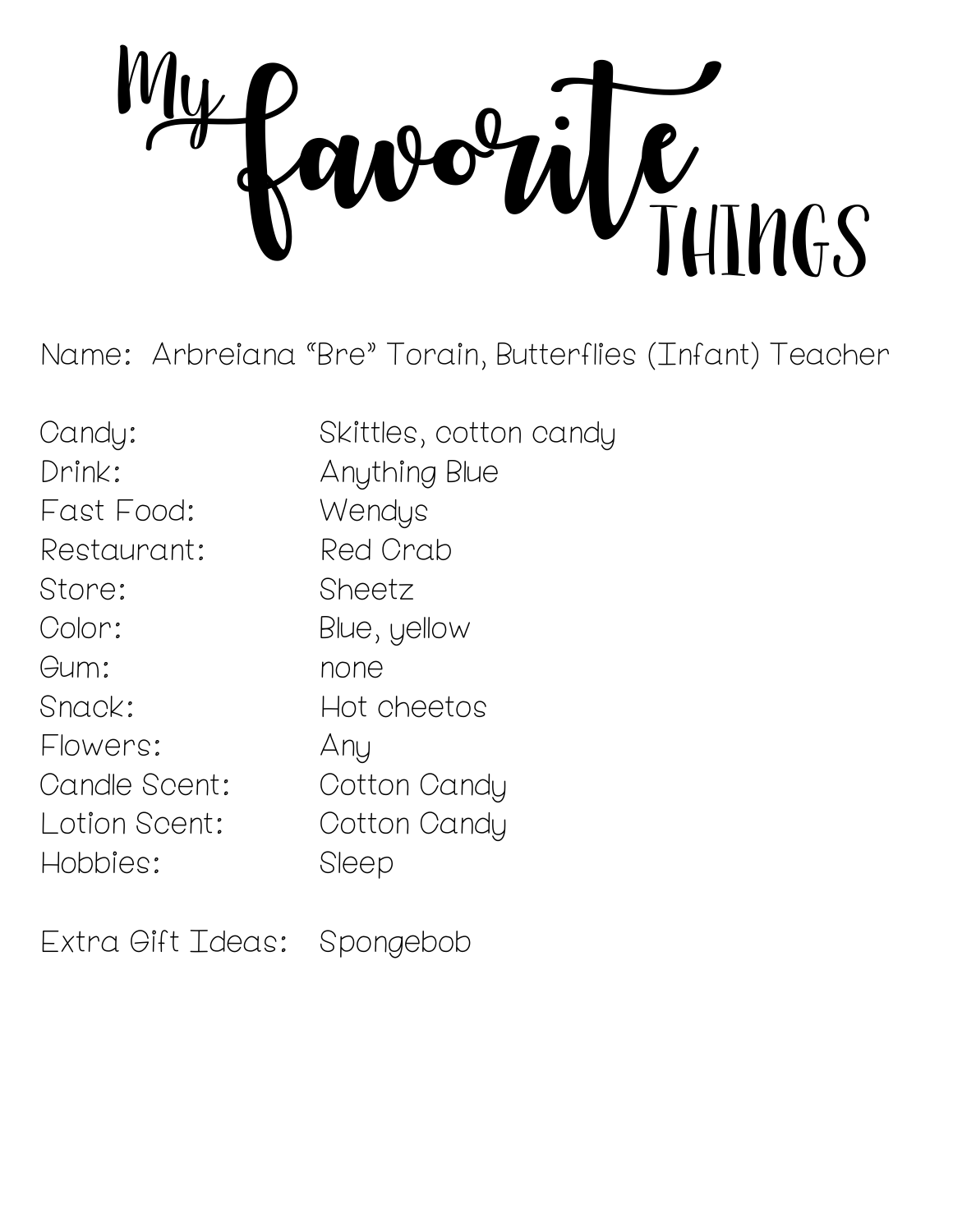FavoriteTHINGS **My** 

Name: Milena Vickers, Tadpoles (Toddlers) Teacher

Drink: Orange Soda Restaurant: Outback Store: Target Color: Purple Gum: Minty Flowers: Orange Roses Candle Scent: Vanilla Lotion Scent: Any

Candy: Lindt White Chocolate Balls Fast Food: Taco Bell, Chick-fil-A Snack: Sour Cream and Cheddar Chips Hobbies: Art/ Knitting/ Cats

Extra Gift Ideas: Tumblers/ Contigo Water Bottles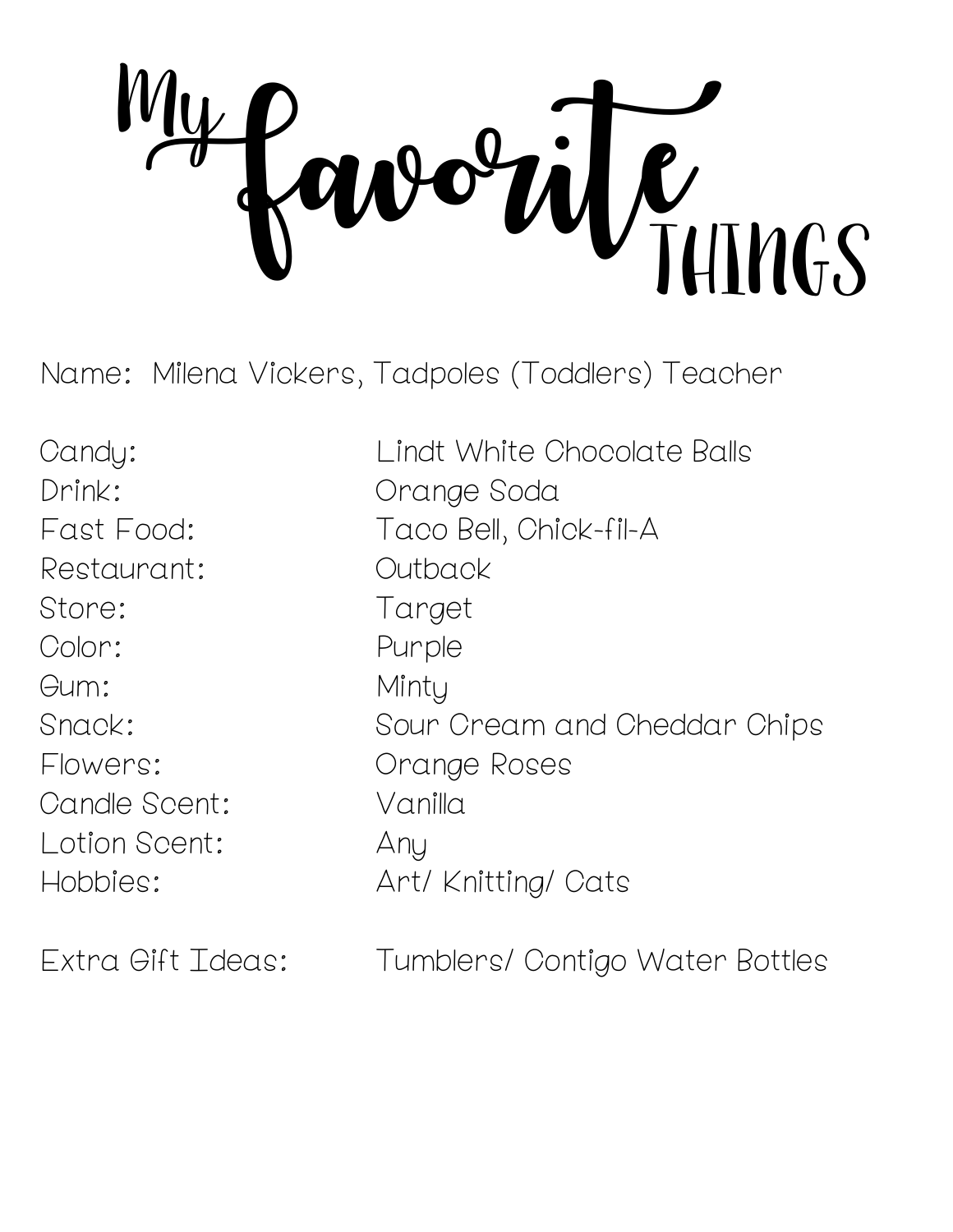LUTINGS My

Name: Rebecca Riggsbee, Tadpoles (Toddlers) Teacher

Restaurant: Olive Garden Color: Purple Gum: Spearmint Candle Scent: Lavender Lotion Scent: Lavender Hobbies: Sing, Color

Candy: Ghirardelli or Lindt Chocolate, caramel Drink: Mountain Dew, Chocolate Milk Fast Food: Wendy's, Chilck-fil-A Store: Francesca's, Macy's Snack: Chips, gummies Flowers: Purple flowers

Extra Gift Ideas: Blankets, gift cards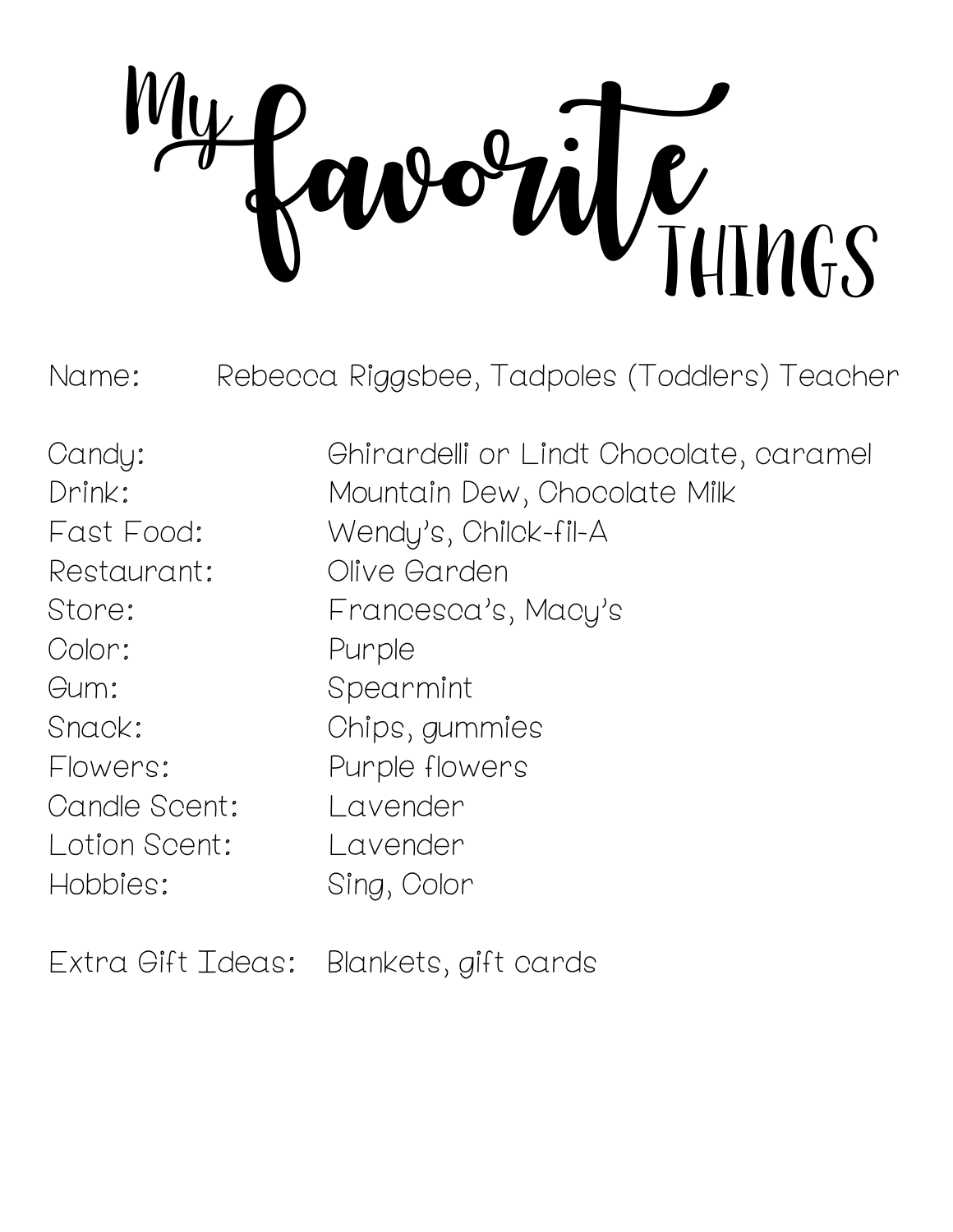$\dot{w}$ My

Name: Lydia Worley, Frogs (Toddlers) Teacher

Fast Food: Chick-fil-A Restaurant: Color: Teal Gum: Mint Flowers: Red Roses

Candy: White Chocolate Lindor Truffles Drink: Coffee, Hint Pineapple

Store: Target, Walmart, Dollar General Snack: Cheetos, pistachios Candle Scent: Mohogany Coconut Lotion Scent: Into the Night (Bath and Body Works) Hobbies: Crafts, Couponing, Beach

Extra Gift Ideas: Monogram items (LWA)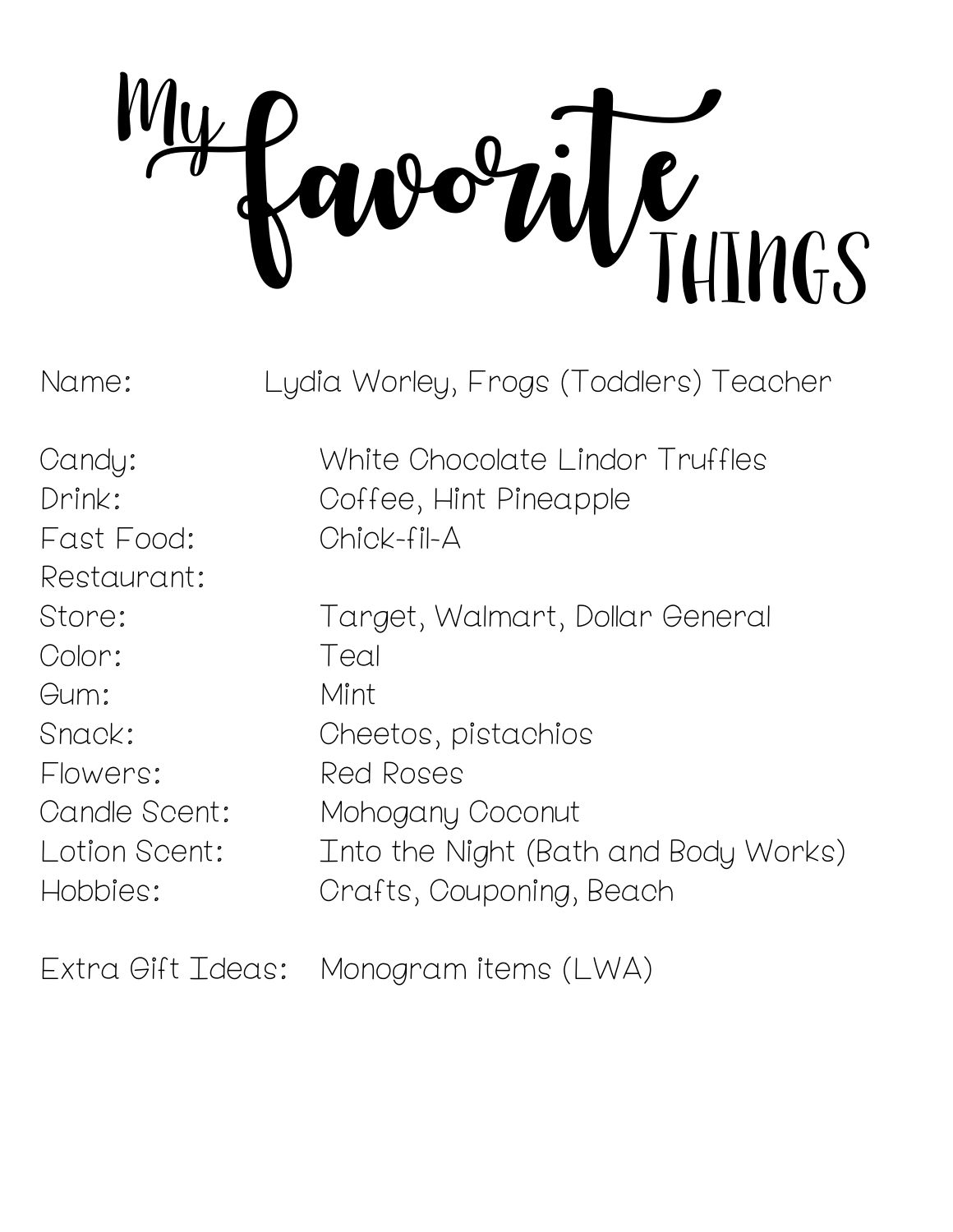FavoriteTHINGS **My** 

Name: Kendra Hall, Frogs (Toddlers) Teacher

Color: Purple Gum: Winterfresh Flowers: Red Roses Candle Scent: Lavender Lotion Scent: Lavender

Candy: M&Ms, Chocolate Bars Drink: Pink Lemonade, Mt Dew Fast Food: McDonalds, Wendys, Chick-fil-A Restaurant: Outback, Texas Roadhouse Store: Bath and Body Works, Ross, Five Below Snack: Chips, Gummy Bears Hobbies: Music, Reading the Bible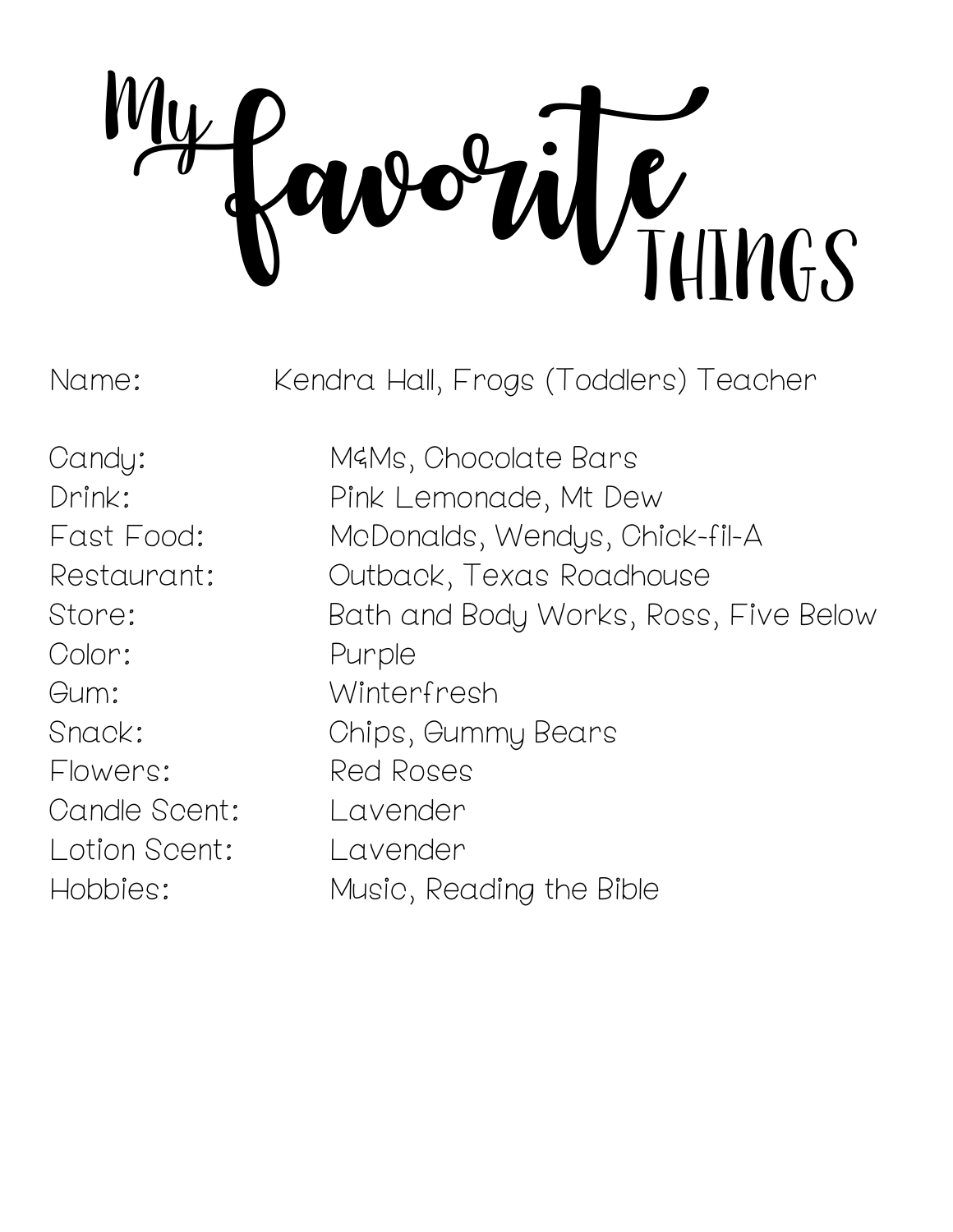orite of **My** 

Name: Kayla Porter, Ladybugs (Twos) Teacher, Afternoon Runner

| Candy:        | Smarties, Chocolate                      |
|---------------|------------------------------------------|
| Drink:        | Sweet Tea, Dr Pepper                     |
| Fast Food:    | Chick-fil-A                              |
| Restaurant:   | Red Robin, Longhorn Steakhouse           |
| Store:        | Target, Michael's, Old Navy              |
| Color:        | Green                                    |
| Gum:          | Spearmint                                |
| Snack:        | Pretzels, Tortilla Chips                 |
| Flowers:      | Honeysuckles, Poppies                    |
| Candle Scent: | N/A                                      |
| Lotion Scent: | N/A                                      |
| Hobbies:      | Scentsy, crafting, playing with my pets, |

Extra Gift Ideas: Homemade items, notebooks, pens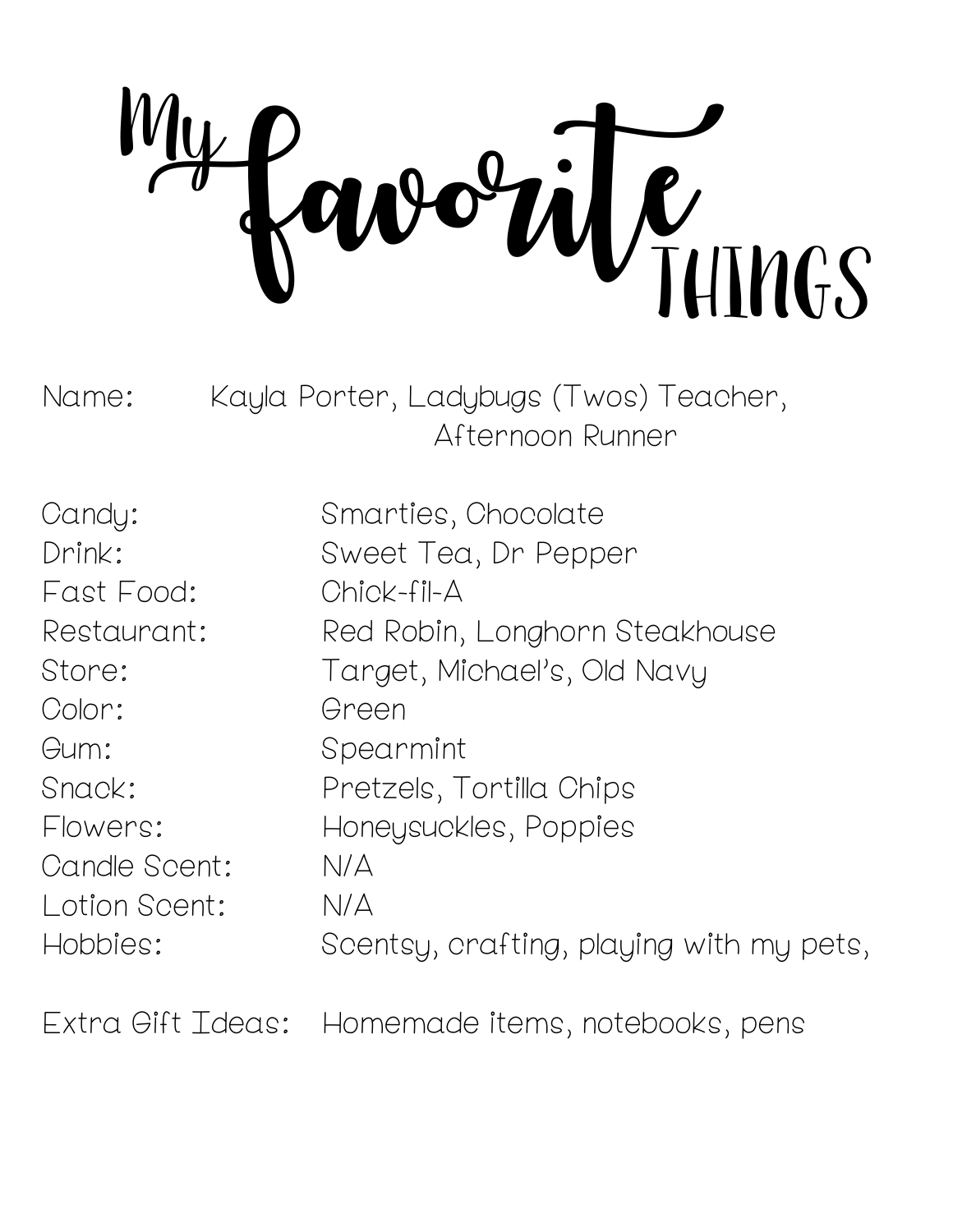L<br>TUTNGS **My** 

Name: Sarah Bennett, Ladybugs (Twos) Teacher

Fast Food: Chick-fil-a Restaurant: Olive Garden Store: Target Color: Pink Gum: Winterfresh Snack: Any Flowers: Any Candle Scent: Any

Candy: Anything Chocolate Drink: Coke, Diet Coke Lotion Scent: Cucumber Melon Hobbies: Shopping, Reading, Listening to Music

Extra Gift Ideas: food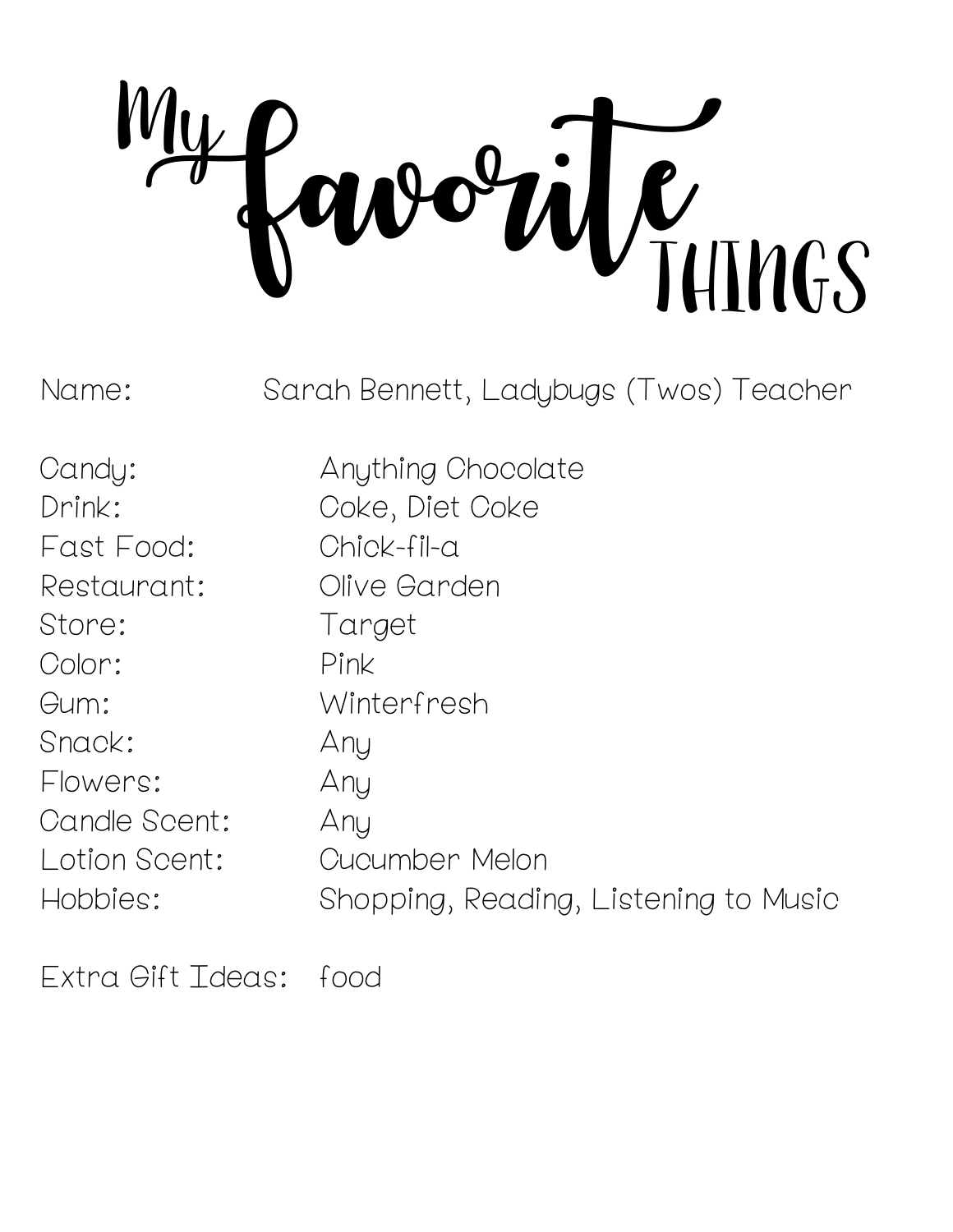orile temps **My** 

Name: Jaclyn Beal, Hummingbirds (Ones/Twos) Teachers

Candy: Chocolate, Skittles, Sour Candy Drink: Fruit infused water, Pepsi Fast Food: Chipotle Restaurant: Outback Store: Target, Barnes & Nobles Color: Black, Gold Gum: Mint Snack: Rice poppers Flowers: Dahlia Candle Scent: N/A Lotion Scent: Vanilla, Fruity Hobbies: Reading, Scentsy consultant, Plexus Ambassador

Extra Gift Ideas: Anything Harry Potter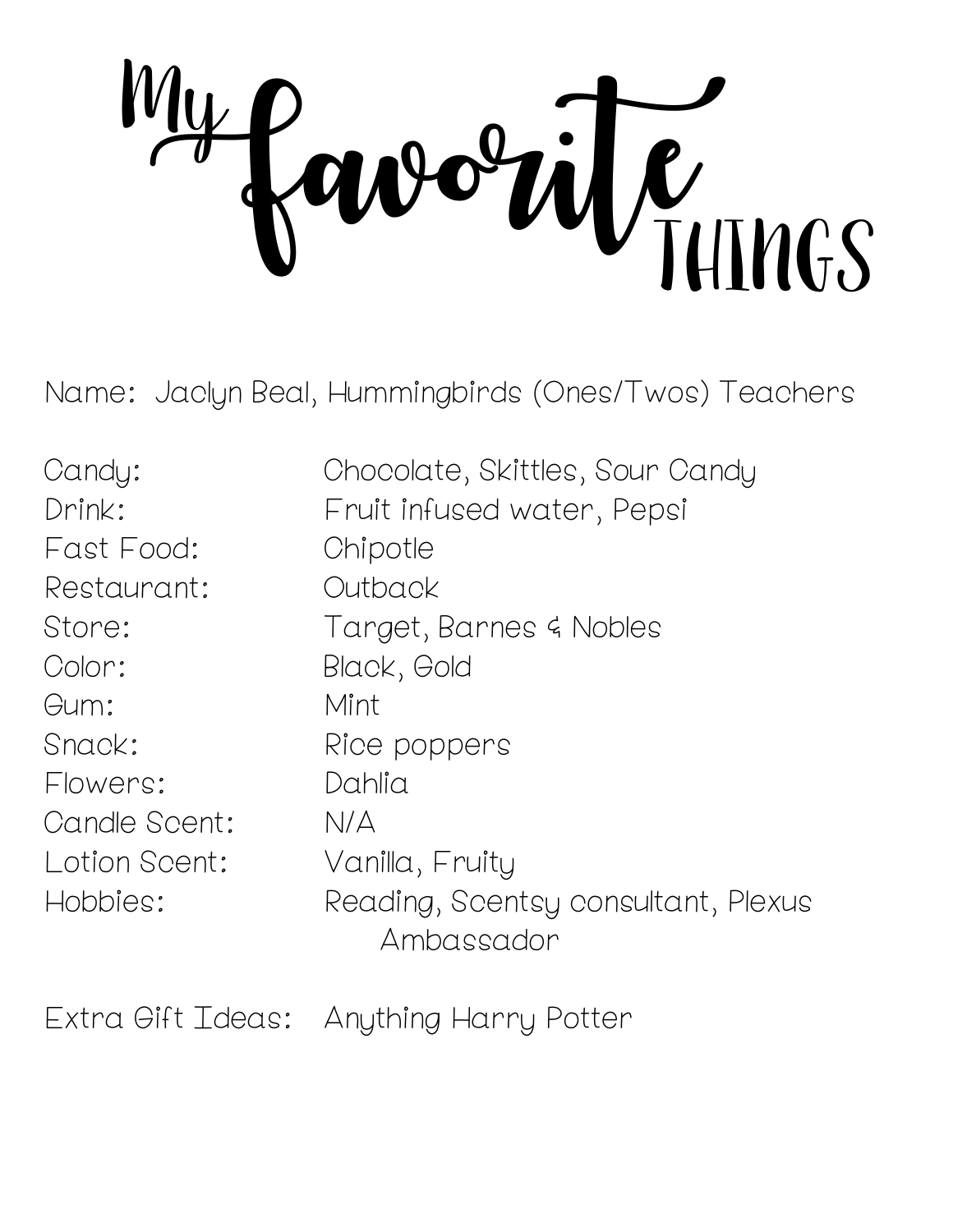avorite **My** 

Name: Miriam Cortez, Hummingbirds (Ones/Twos) Teacher

| Candy:        | Ferrero Rocher, Chocolate |
|---------------|---------------------------|
| Drink:        | Grapefruit juice          |
| Fast Food:    | Chick-fil-A               |
| Restaurant:   | Pizza Hut                 |
| Store:        | Belk                      |
| Color:        | Black                     |
| Gum:          | Mentos                    |
| Snack:        | Smartfood                 |
| Flowers:      | Roses                     |
| Candle Scent: | Roses                     |
| Lotion Scent: |                           |
| Hobbies:      | Music                     |
|               |                           |

Extra Gift Ideas: Flowers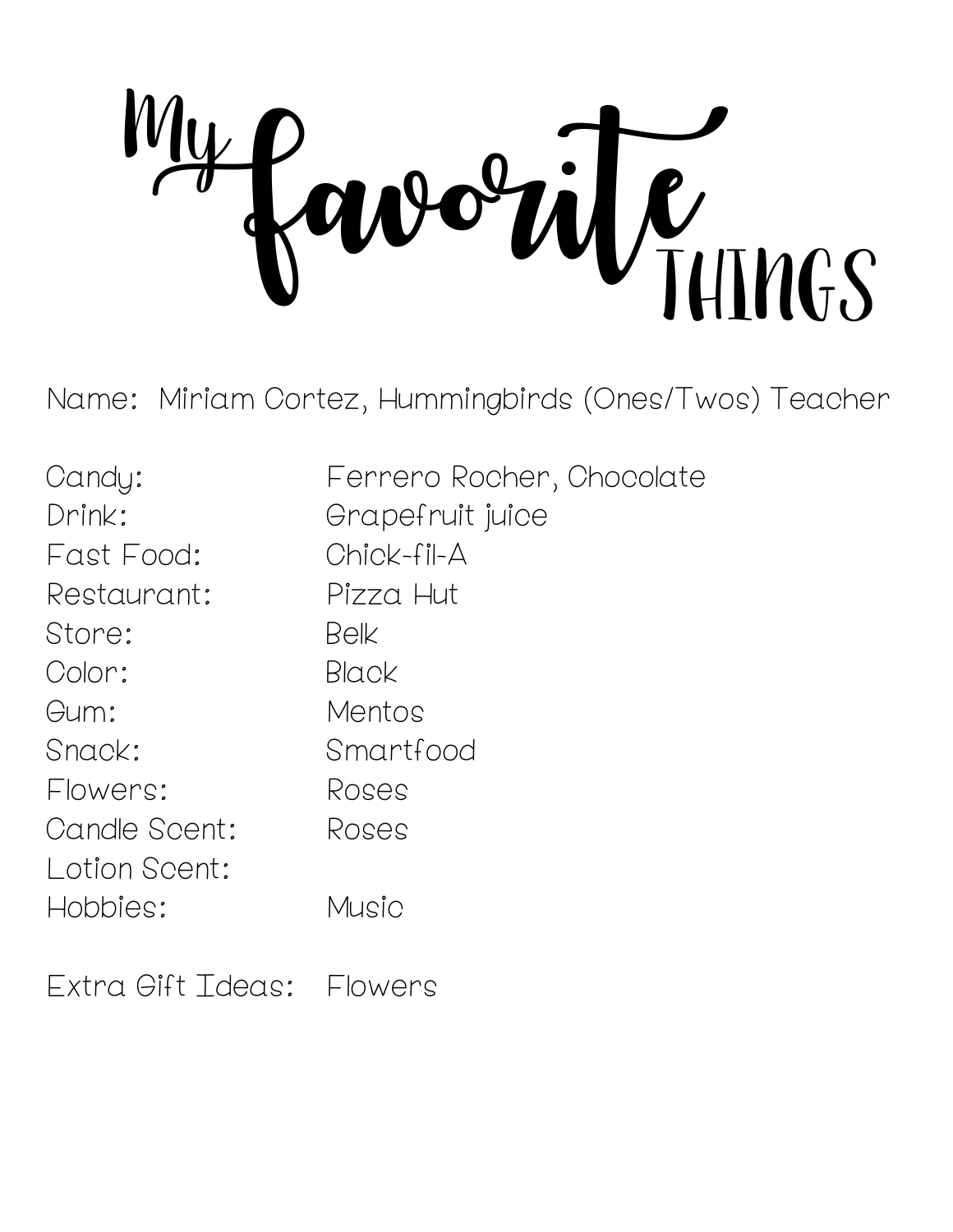FAUTHINGS  $\overline{\mathbf{t}}$ 

Name: Erin Russell, Cubs (Threes) Teacher

Candy: Reese's Store: Target Gum: Trident Flowers: Lilies, Roses Candle Scent: Any Lotion Scent: Dove

Drink: Ginger Ale, wine Fast Food: Wing Stop, Chick-fil-A Restaurant: Texas Roadhouse Color: Pink, Blue, Olive Snack: Gummy Worms, Sour Cream Pringles Hobbies: Paint, Journaling

Extra Gift Ideas: Gift cards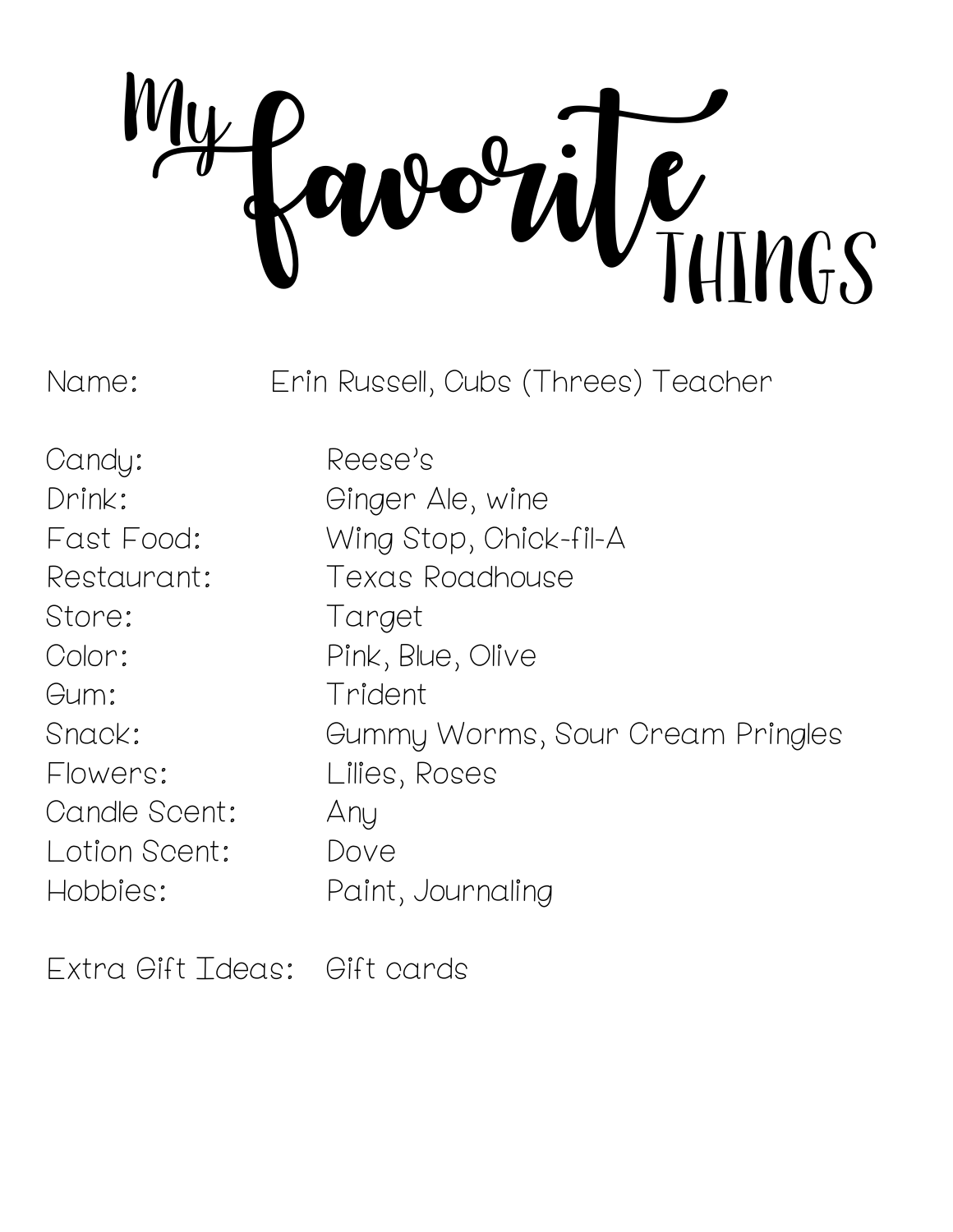orile THIMGS  $\overline{y}$ 

Name: Mackenzie Whaley, Cubs (Threes) Teacher

Candy: Drink: Fast Food: Restaurant: Store: Color: Gum: Snack: Flowers: Candle Scent: Lotion Scent: Hobbies:

 $\mathsf{BD}$ 

Extra Gift Ideas: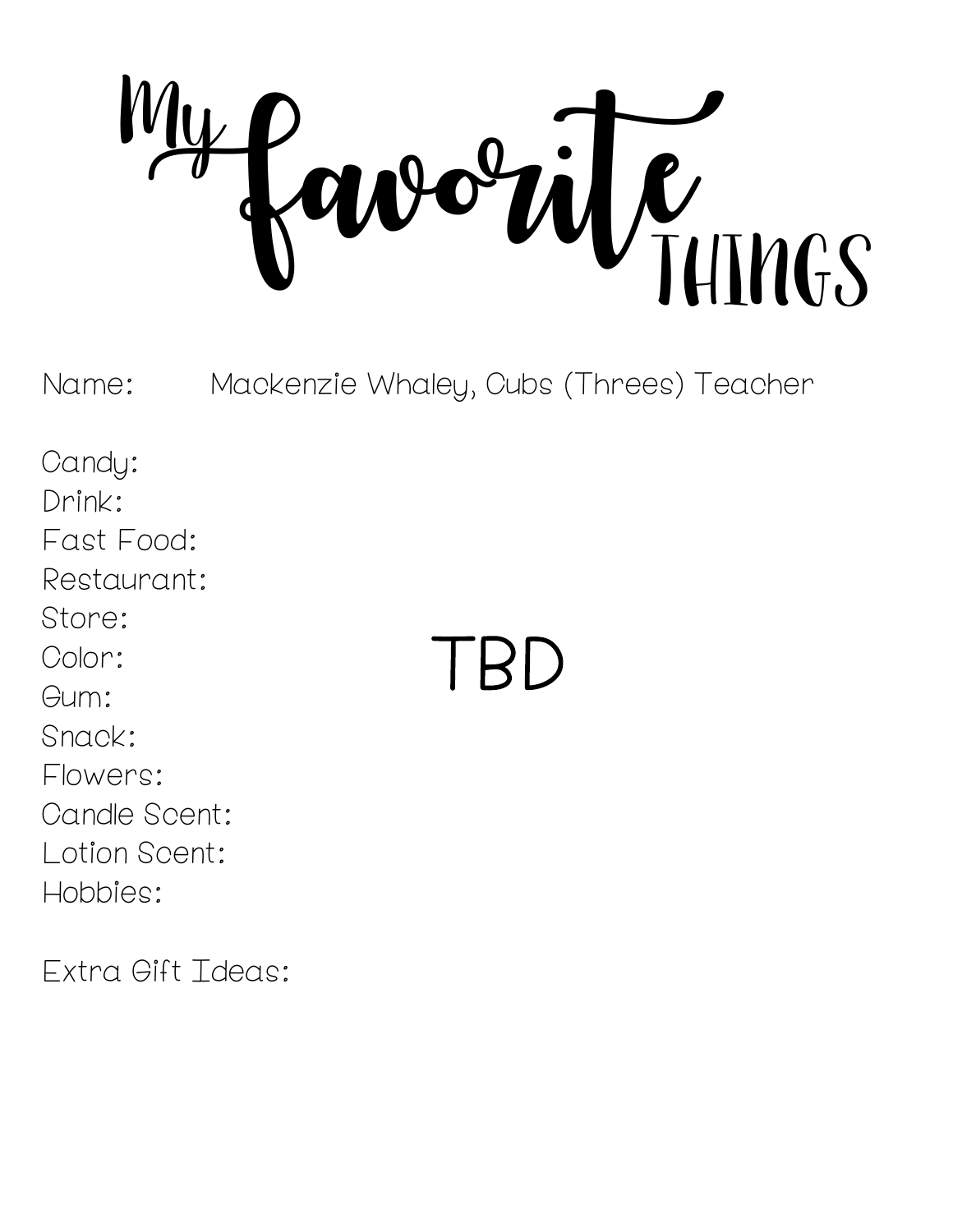avorite Mings **My** 

Name: Lakisha "Kisha" Phillips, Bears (Threes/Fours) Teacher

| Candy:        | Chocolates, Skittles          |
|---------------|-------------------------------|
| Drink:        | Pepsi                         |
| Fast Food:    | Chick-fil-A                   |
| Restaurant:   | Texas Roadhouse               |
| Store:        | Michaels/Joann Fabric Store   |
| Color:        | Red and Black                 |
| Gum:          | Any Kind                      |
| Snack:        | Chips, Cookies                |
| Flowers:      | Any kind                      |
| Candle Scent: | Bath and Body Works           |
| Lotion Scent: | Bath and Body Works           |
| Hobbies:      | I make earrings and bracelets |

Extra Gift Ideas: Mickey Mouse!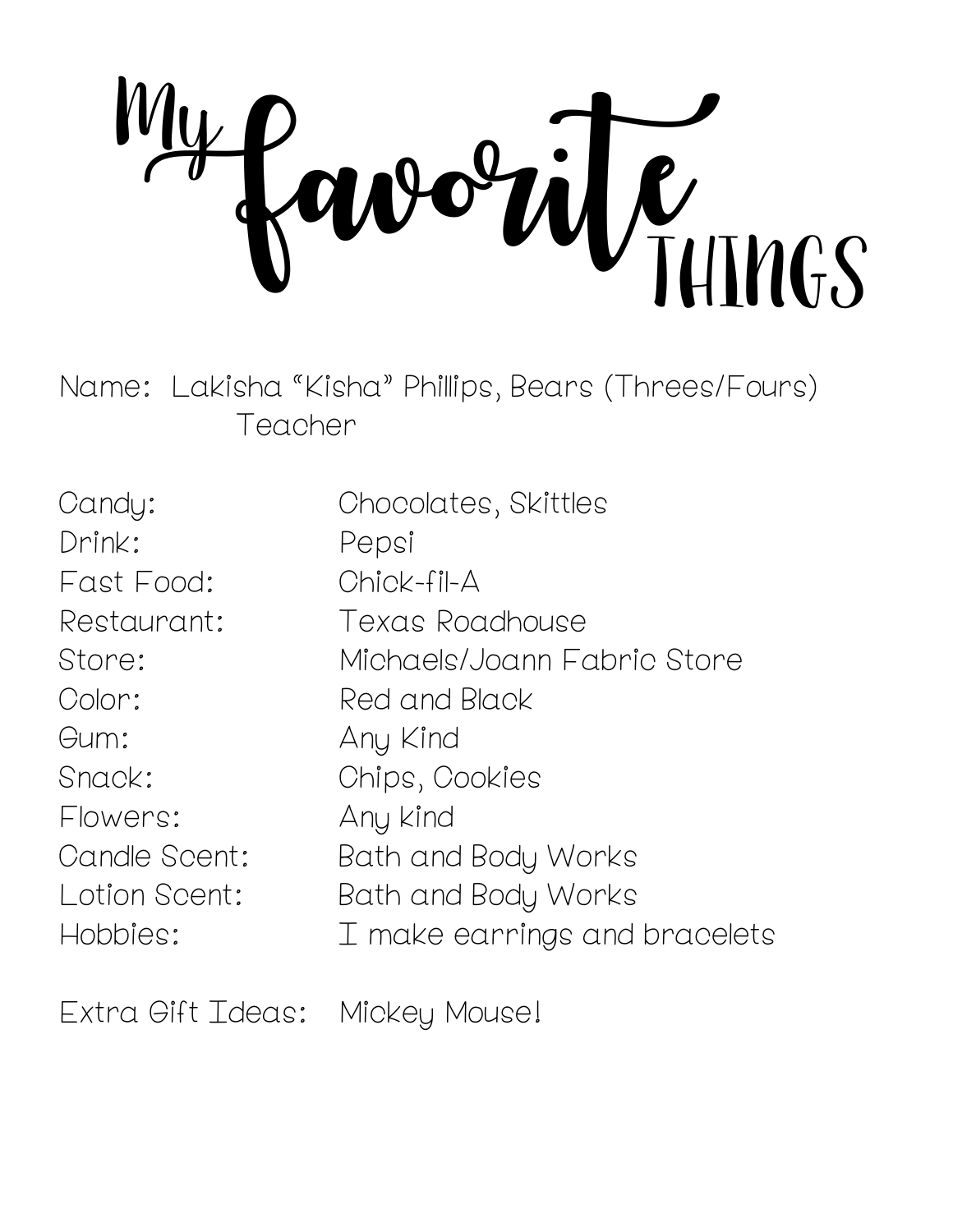$\ddot{w}_{\text{HIMGS}}$ **My** 

Name: Morgan "Momo" Harper, Dragonflies (Fours/Fives) Teachers

Fast Food: Chick-fil-A Restaurant: Chilis Store: Target Color: Purple Gum: N/A Snack: Cheetos Flowers: Succulents Candle Scent: N/A Lotion Scent: N/A

Candy: Sour Patch Kids Drink: Coffee (White Mocha) Hobbies: Disney (Daisy Duck, Rapunzel)

Extra Gift Ideas: A trip to Disney, Duke Basketball tickets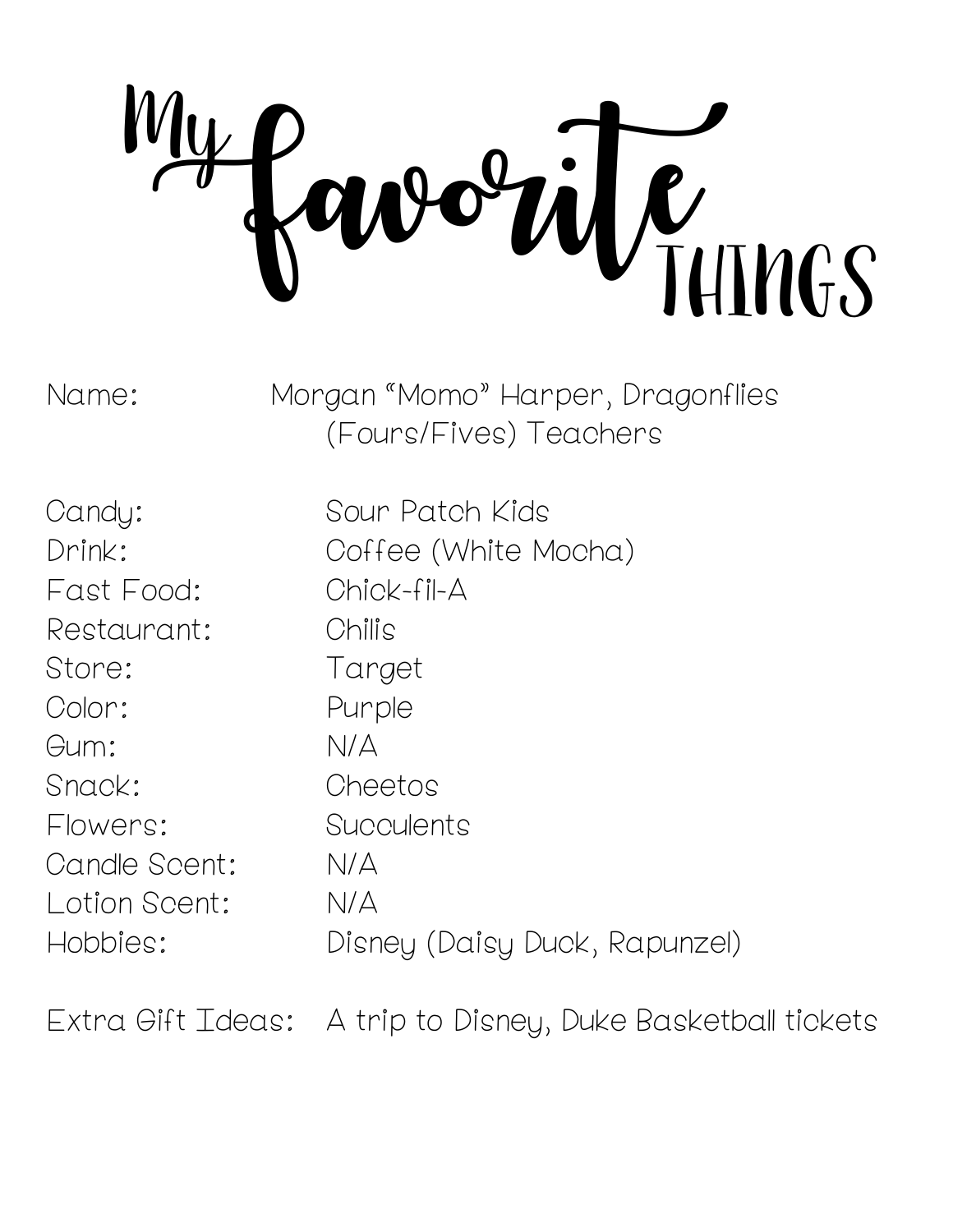orile THINGS **My** 

Name: Jeneica Wright, Dragonflies (Fours/Fives) Teachers

Candy: Drink: Fast Food: Restaurant: Store: Color: Gum: Snack: Flowers: Candle Scent: Lotion Scent: Hobbies:

TBD

Extra Gift Ideas: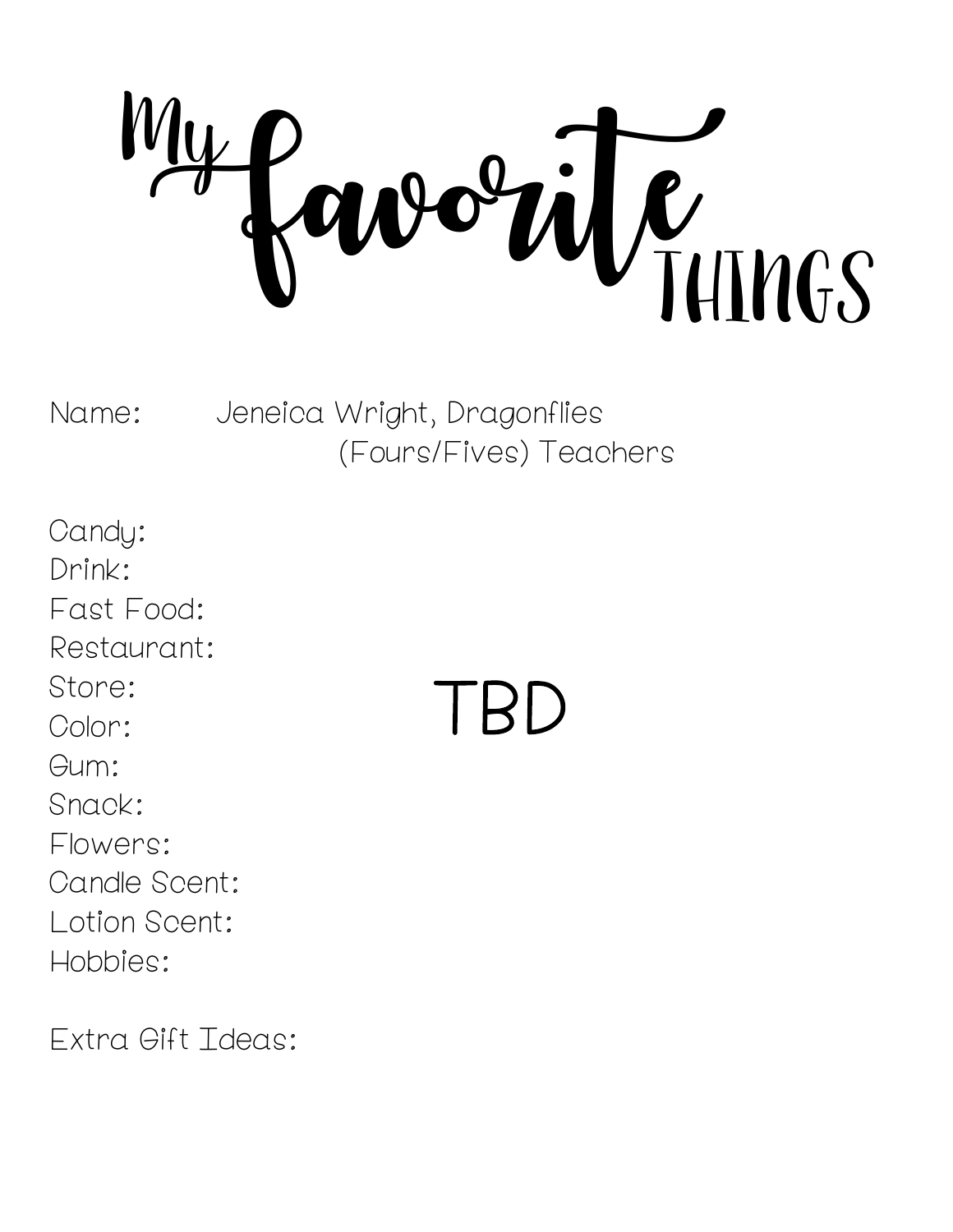L<br>TUTNGS My

Name: Niki Moser, Morning Runner/Floater

Fast Food: Chick-fil-A Restaurant: Outback Store: Target Color: Yellow, Green Gum: Minty Snack: Crunchy Candle Scent: Any Lotion Scent: Any

Candy: Gummies, Skittles Drink: Sweet Tea, Starbucks Flowers: Lilies, Yellow Roses Hobbies: Hanging with family and Friends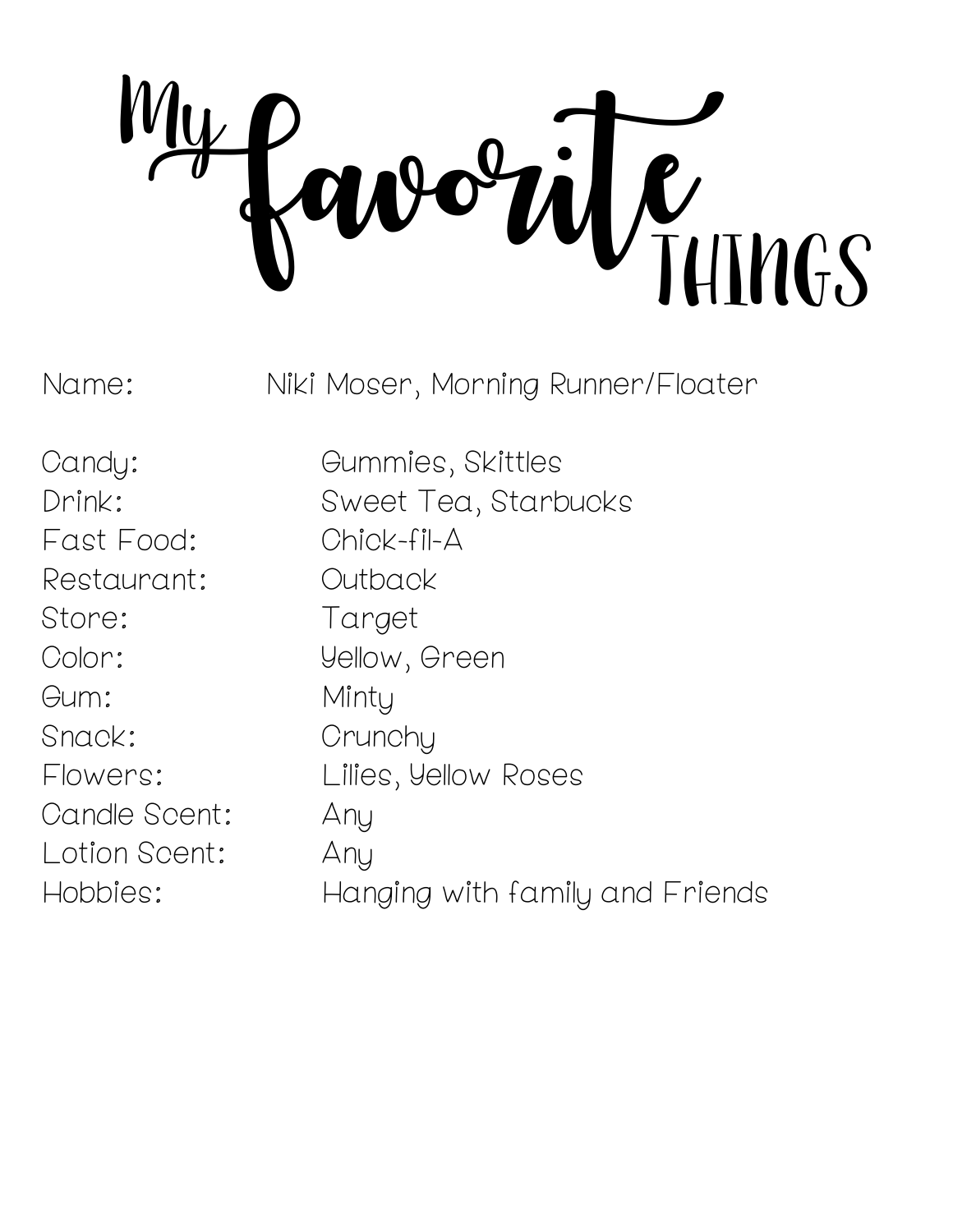orile THIMGS **My** 

Name: Madison Westbrooks, floater

Candy: Drink: Fast Food: Restaurant: Store: Color: Gum: Snack: Flowers: Candle Scent: Lotion Scent: Hobbies:

Extra Gift Ideas:

## TBD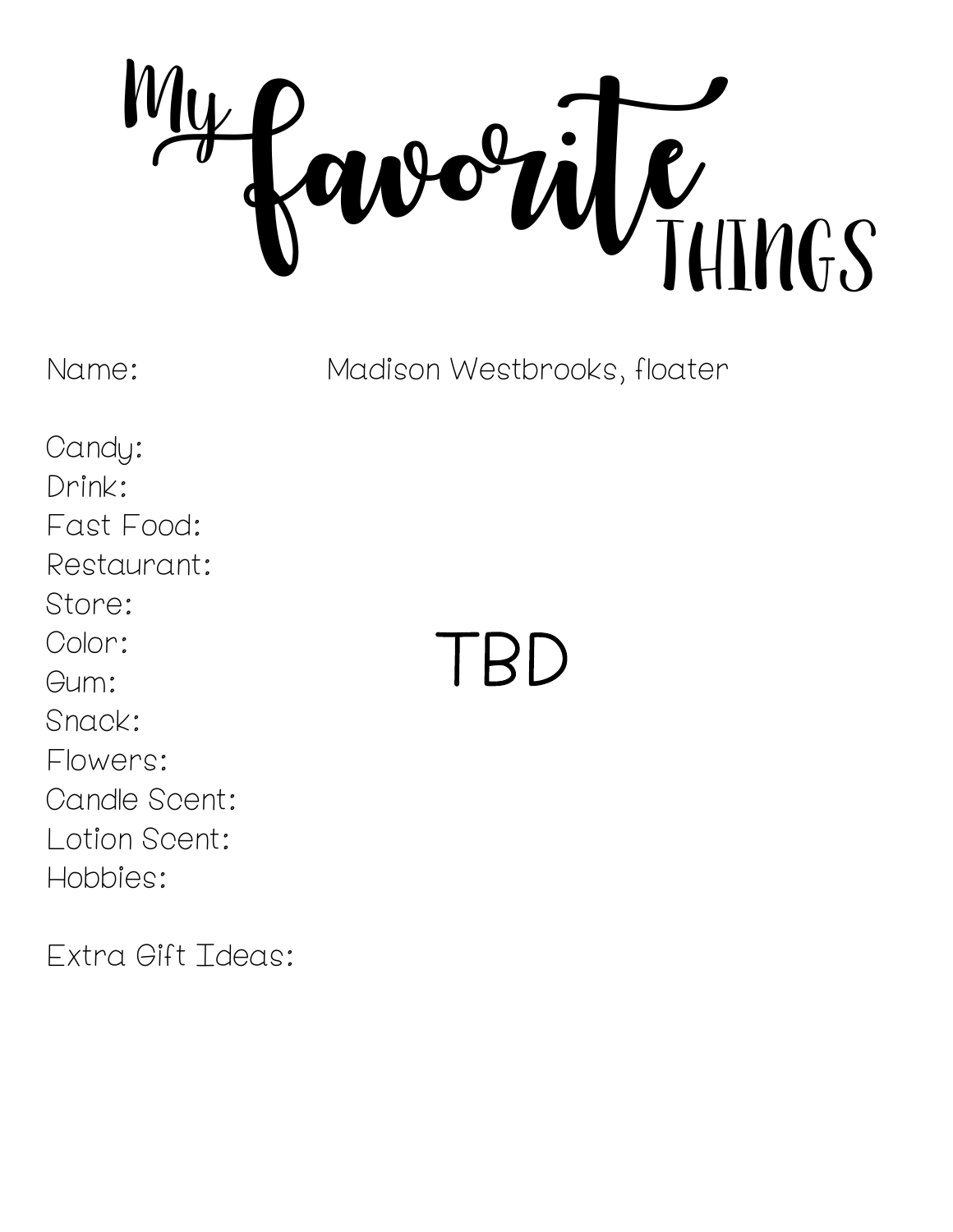FavoriteTHINGS **My** 

Name: Elizabeth Miller, floater

Candy: Drink: Fast Food: Restaurant: Store: Color: Gum: Snack: Flowers: Candle Scent: Lotion Scent: Hobbies:

Extra Gift Ideas:

## $H$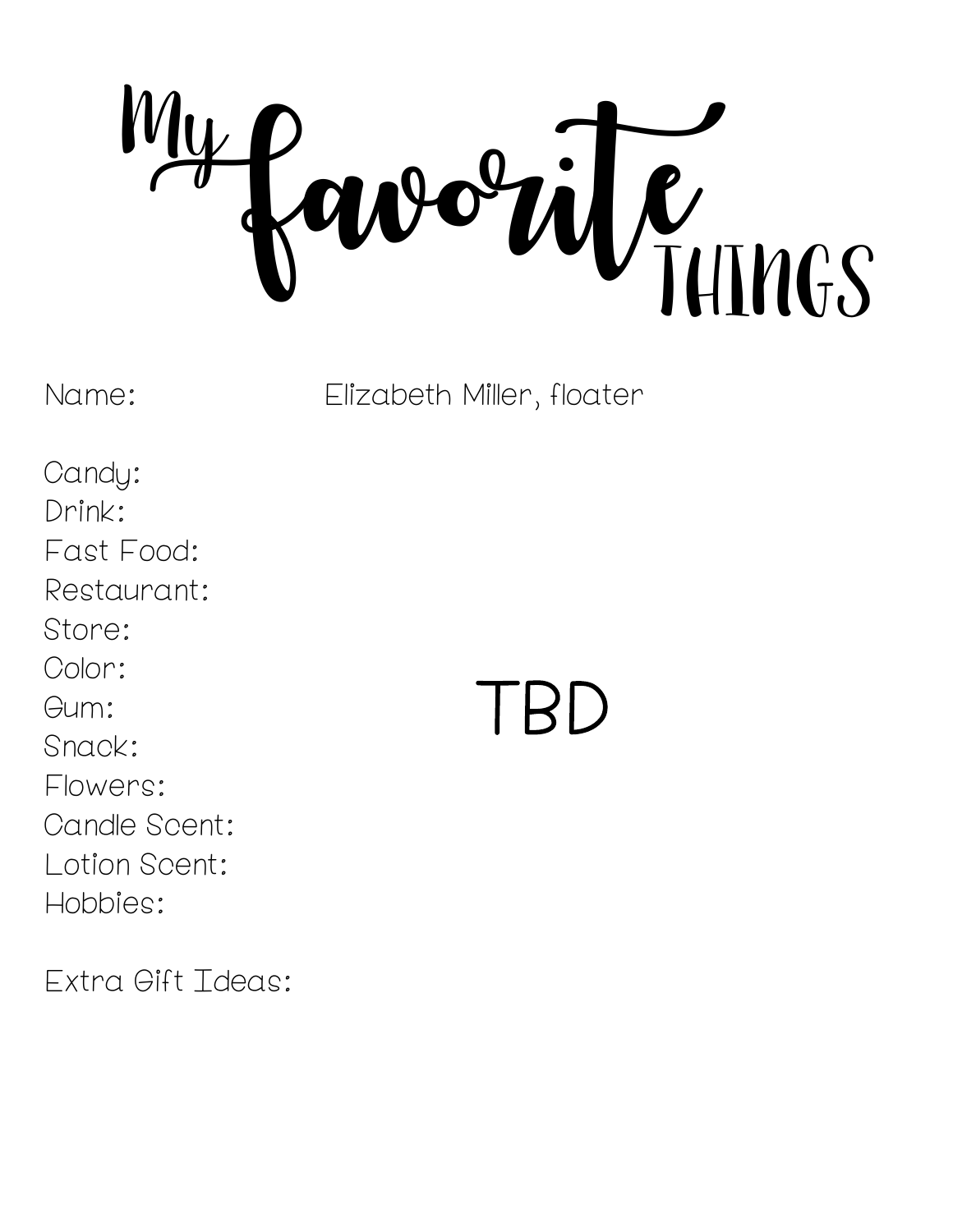Summers **My** 

Name: Hannah Hunt, Associate Director

Candy: Dark Chocolate Fast Food: Bojangles Restaurant: Chilis Color: Blue Gum: Wintermint Snack: N/A Candle Scent: Any Lotion Scent: Any

Drink: Coffee!!!, lemonade Store: Starbucks, Target, Amazon, Flowers: Calla Lilies, Roses Hobbies: Reading, Cooking, Bible Studies

Extra Gift Ideas: Coffee Mugs